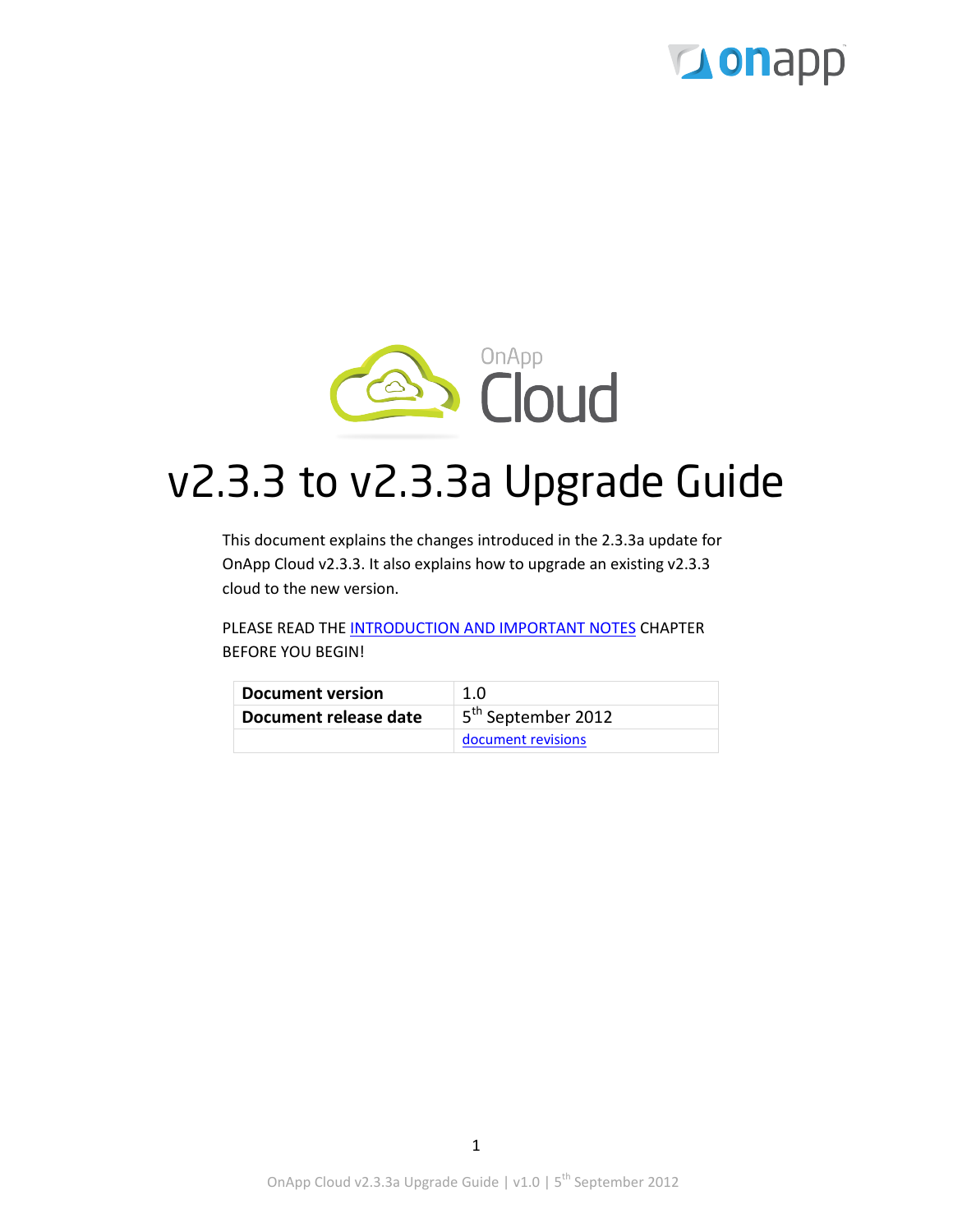

# Contents

| 1.1 |  |  |
|-----|--|--|
|     |  |  |
| 2.1 |  |  |
| 2.2 |  |  |
| 2.3 |  |  |
| 2.4 |  |  |
| 2.5 |  |  |
|     |  |  |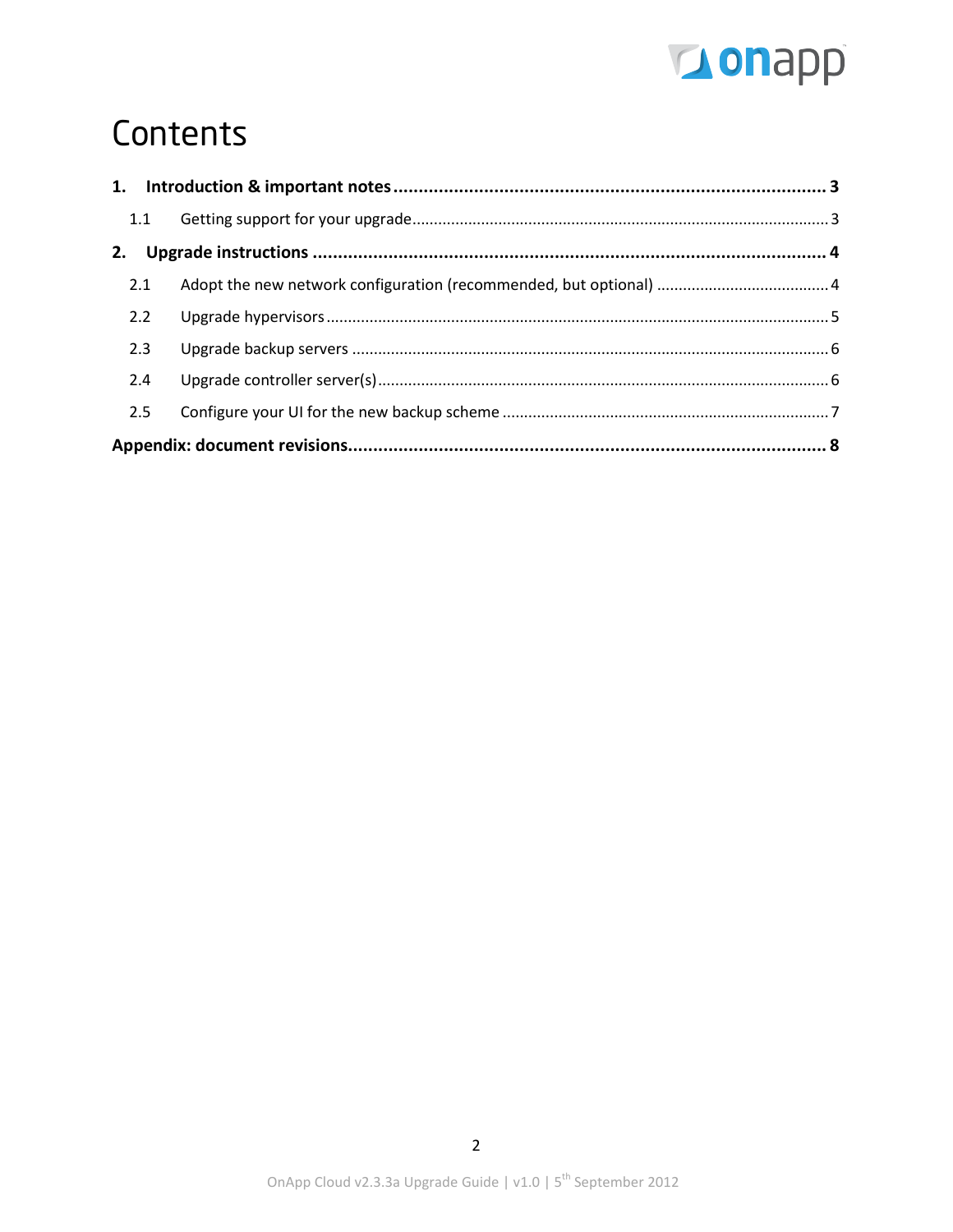# **Tous** D

## <span id="page-2-0"></span>1.Introduction & important notes

This guide explains how to apply the update for OnApp Cloud v2.3.3.

In OnApp Cloud v2.3.3 we re-engineered the new backup scheme, introduced in v2.3.2, to improve stability and performance. For a small number of clients, however – especially those using nonrecommended network set-ups – this created new issues with the backup process.

The v2.3.3a update remedies these issues.

The significance of this update depends on the backup scheme you use for your cloud:

- If you are **not** using the new backup scheme (with dedicated backup servers), the update is not required.
- If you **are** using the new backup scheme, we recommend that you apply this update as soon as it's convenient.

**Please note:** along with this fix we have introduced a new recommended network configuration. This is not mandatory, but if you are using the new backup scheme we strongly recommend that you adopt the new network configuration. You'll find more information later in this document.

## <span id="page-2-1"></span>1.1 Getting support for your upgrade

You can use the information in this document to upgrade your own cloud.

However, if you have a full (paid) OnApp Cloud license, you are entitled to free upgrade support from the OnApp Support team.

If you would prefer to have the Support team perform the upgrade for you, just raise a ticket in the normal way. Please be aware, however, that there may be a queue!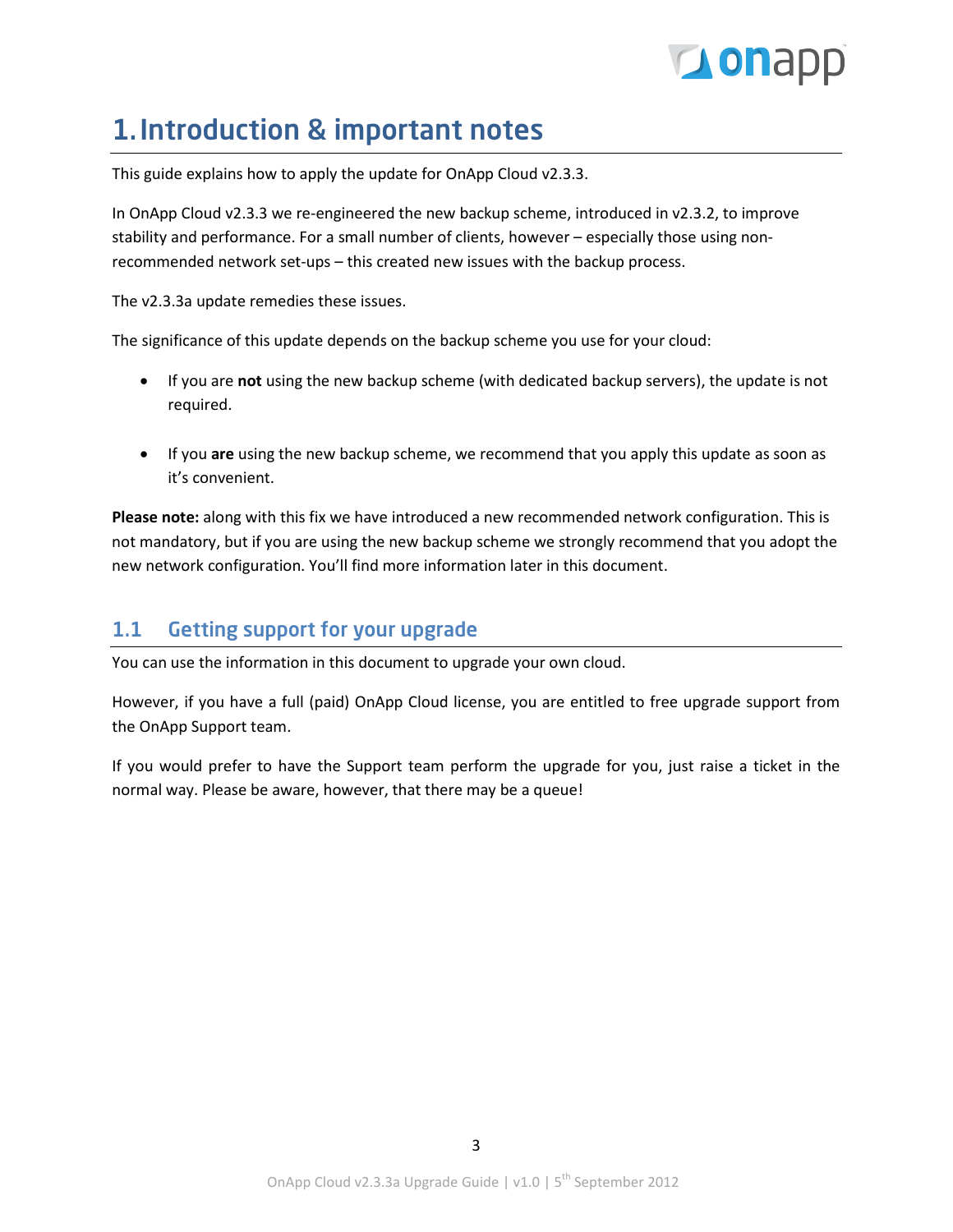# **Lonapp**

# <span id="page-3-0"></span>2.Upgrade instructions

Use these upgrade instructions only if you're upgrading a v2.3.3 cloud and you **already use** the new backup scheme.

## <span id="page-3-1"></span>2.1 Adopt the new network configuration (recommended, but optional)

We have altered the recommended network configuration in this version. Hypervisors are now connected to the provisioning network, and require 4 NICs. We recommend that you adopt the recommended config if you want to use the new backup scheme, although the new scheme will work without it. The diagram below shows the optimal network configuration.

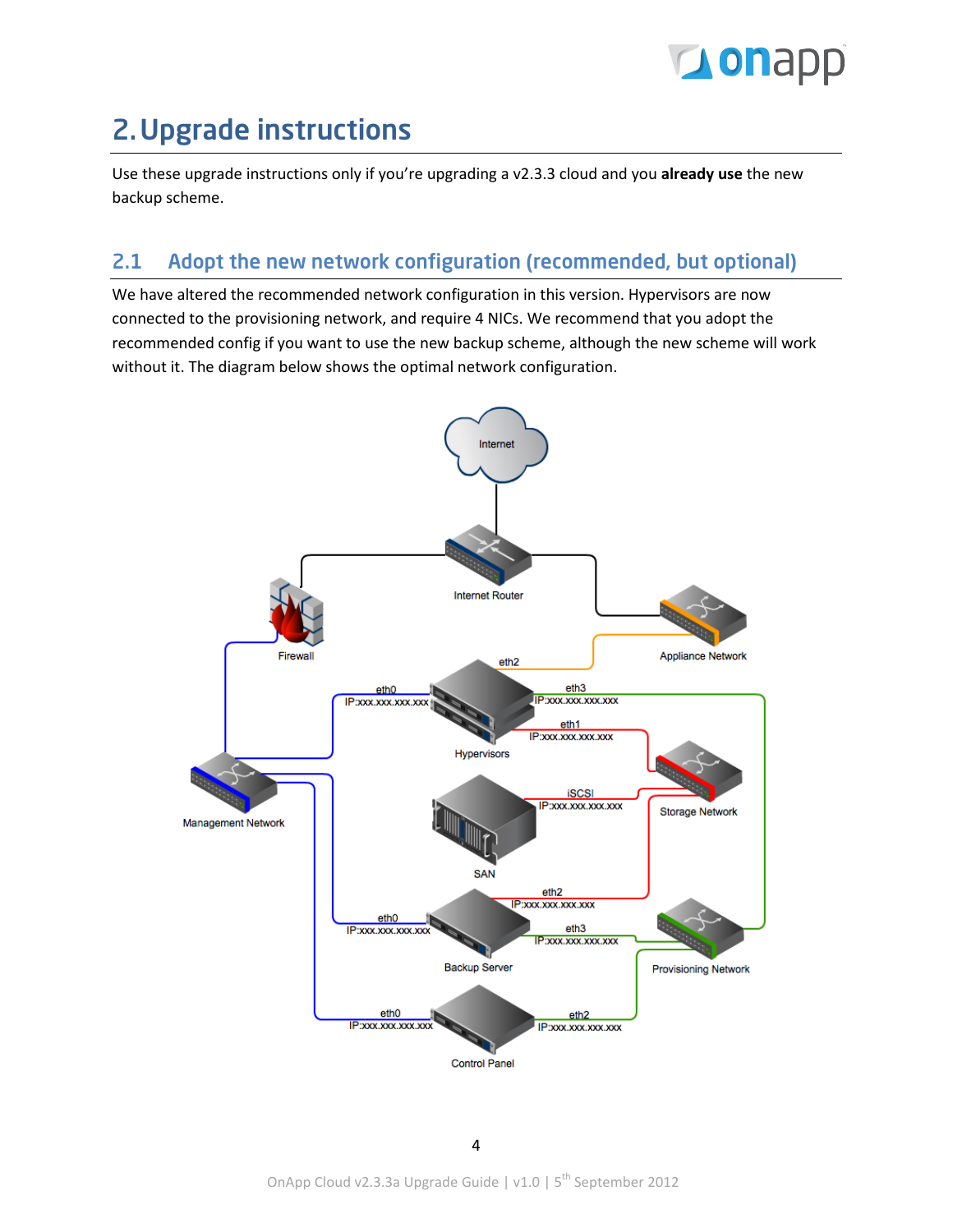

While it is possible to deploy OnApp Cloud on a different network set-up, we strongly recommend that you follow the recommended configuration below to ensure maximum stability, especially when using the new backup scheme.

If you don't follow this config the new backup scheme will work across the management network (or storage network, depending on your setup) but this is not recommended for optimal performance.

### <span id="page-4-0"></span>2.2 Upgrade hypervisors

### **1. Download the OnApp repository**

```
# wget http://rpm.repo.onapp.com/repo/centos/5/onapp-repo.noarch.rpm
# rpm -Uvh onapp-repo.noarch.rpm
```
# yum clean all

### **2. Upgrade OnApp HV installer package:**

# yum update onapp-hv-install

### **3. Edit custom Hypervisor configuration**

Edit the /onapp/onapp-hv.conf file to set hypervisor custom values, such as:

- NTP time sync server
- Xen Dom0 memory configuration data
- Number of loopback interfaces
- **# vi /onapp/onapp-hv.conf**

*Custom values must be set before the installer script runs.*

### **4. Run the OnApp HV installer script, and keep on eye on the upgrade process:**

#### **Xen:**

# /onapp/onapp-hv-install/onapp-hv-xen-install.sh

### **KVM:**

# /onapp/onapp-hv-install/onapp-hv-kvm-install.sh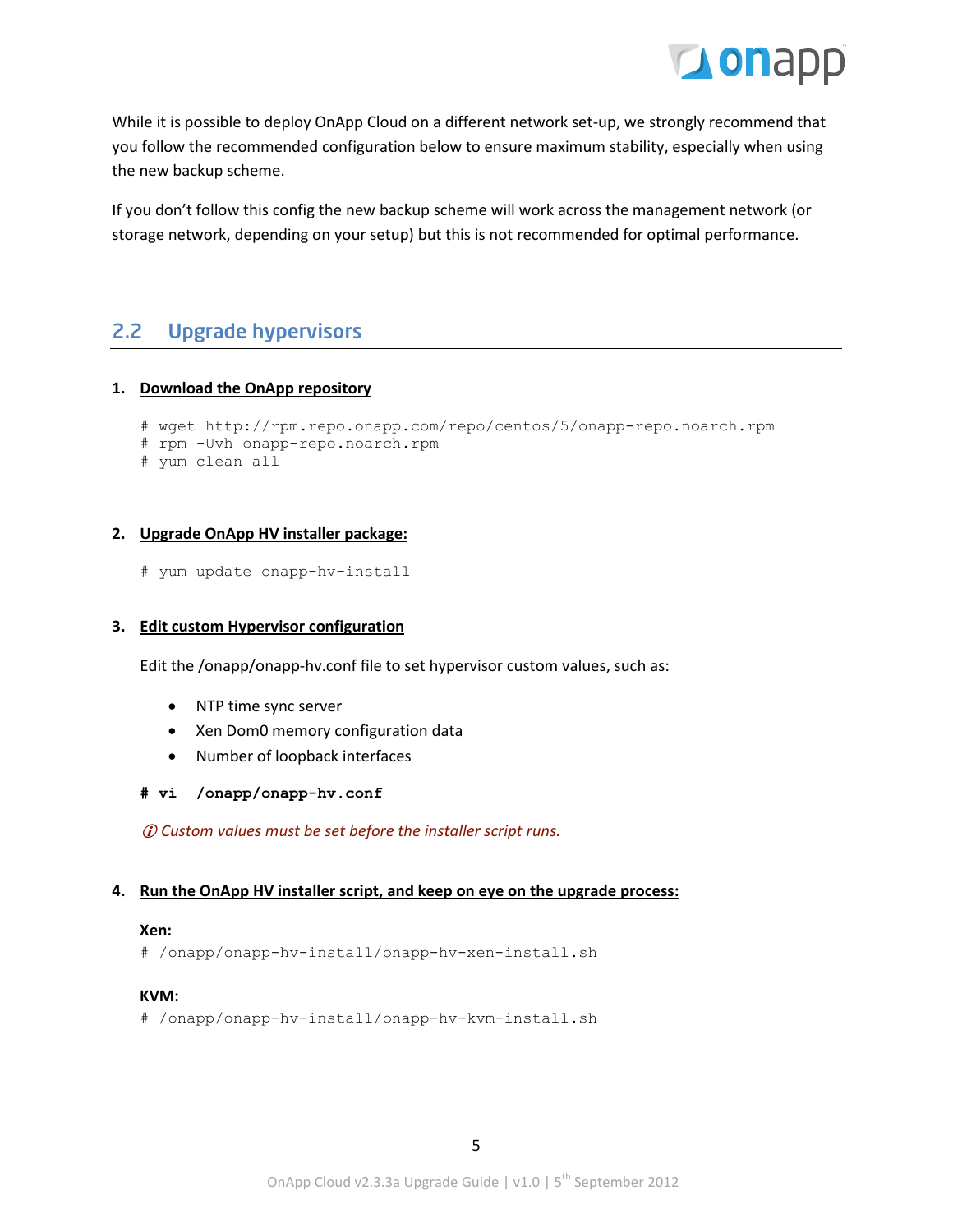# **Tou**ghb

### <span id="page-5-0"></span>2.3 Upgrade backup servers

### **1. Install the OnApp backup server installer package:**

bash# yum install onapp-bk-install

### **2. Check and set backup server default settings**

Edit Backup Server default settings (such as templates and backups directories, and ntp server) by editing the /onapp/onapp-bk.conf file:

bash# vi /onapp/onapp-bk.conf

### **3. Run the installer:**

**bash# sh /onapp/onapp-bk-install/onapp-bk-install.sh**

### <span id="page-5-1"></span>2.4 Upgrade controller server(s)

### **1. Download the OnApp repository:**

```
bash#> wget http://rpm.repo.onapp.com/repo/centos/5/onapp-
repo.noarch.rpm
bash#> rpm -Uvh onapp-repo.noarch.rpm
bash#> yum clean all
```
### **2. Upgrade the OnApp Control Panel installer package:**

# yum update onapp-cp-install

### **3. Custom Control Panel configuration:**

# vi /onapp/onapp-cp.conf

Edit the /onapp/onapp-cp.conf file to set Control Panel custom values, such as:

- OnApp to MySQL database connection data: connection timeout, pool, encoding, unix socket
- MySQL server configuration data (if MySQL is running on the same server as the CP): wait timeout, maximum number of connections
- The maximum number of requests queued to a listen socket (net.core.somaxconn value for sysctl.conf)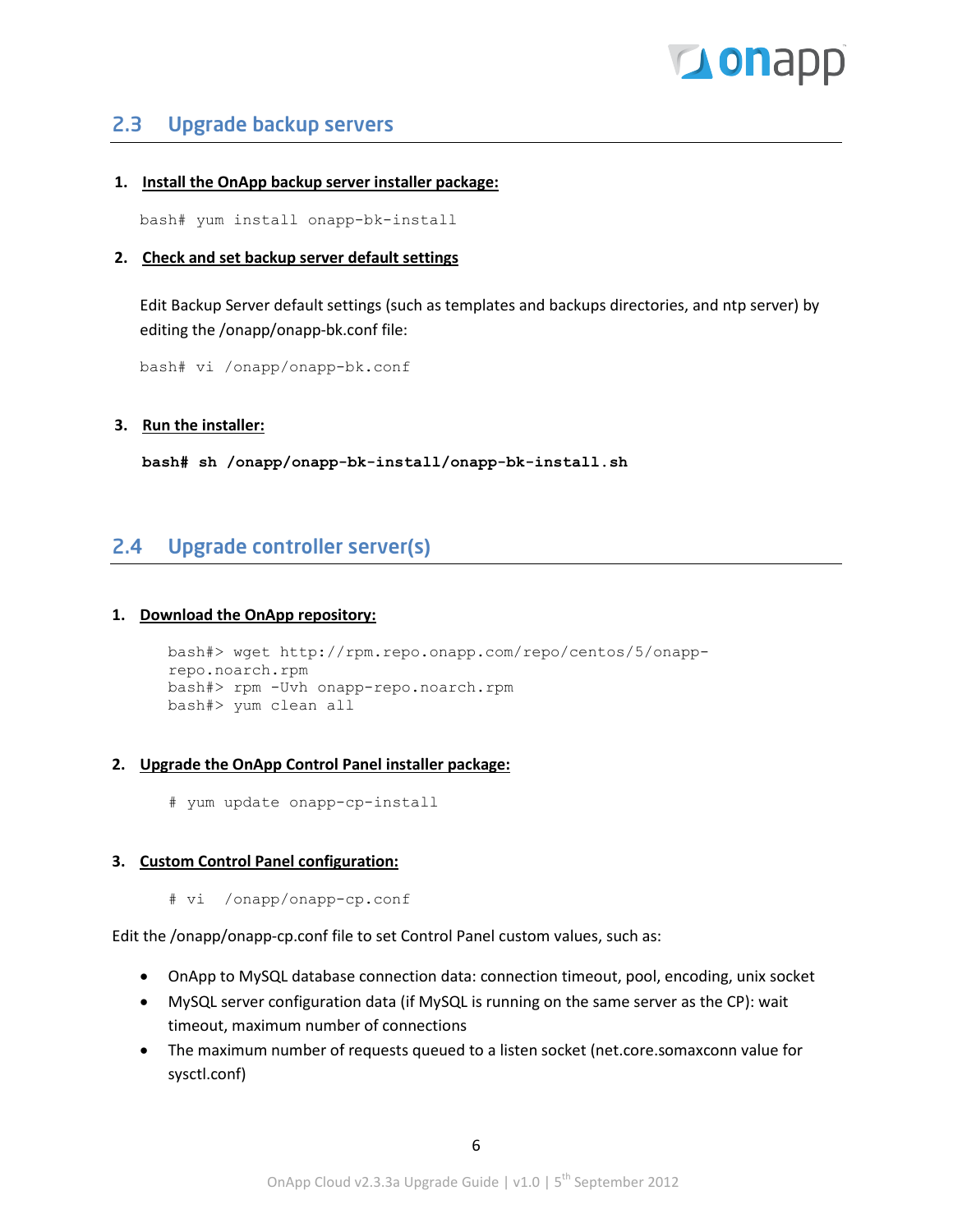

• The root of OnApp database backups directory (temporary directory on the CP box where MySQL backups are placed)

*Custom values must be set before the installer script runs.*

### **4. Run the OnApp Control Panel installer script:**

# /onapp/onapp-cp-install/onapp-cp-install.sh

### <span id="page-6-0"></span>2.5 Configure your UI for the new backup scheme

To complete the upgrade you need to create an NDB connection between hypervisors and backup servers, via the control panel UI.

If you're using the new network set-up, you need to enter the the provisioning network IP address for your hypervisors, to the following screens in the control panel UI:

- Settings > Hypervisors > Edit hypervisors
- Settings > Backup servers > Edit backup servers

This will ensure that backups will use the provisioning network.

If you don't specify the provisioning network IP, backups will take place over the management network.

You can also specify the storage network IP in the UI, to send backup traffic over that network instead.